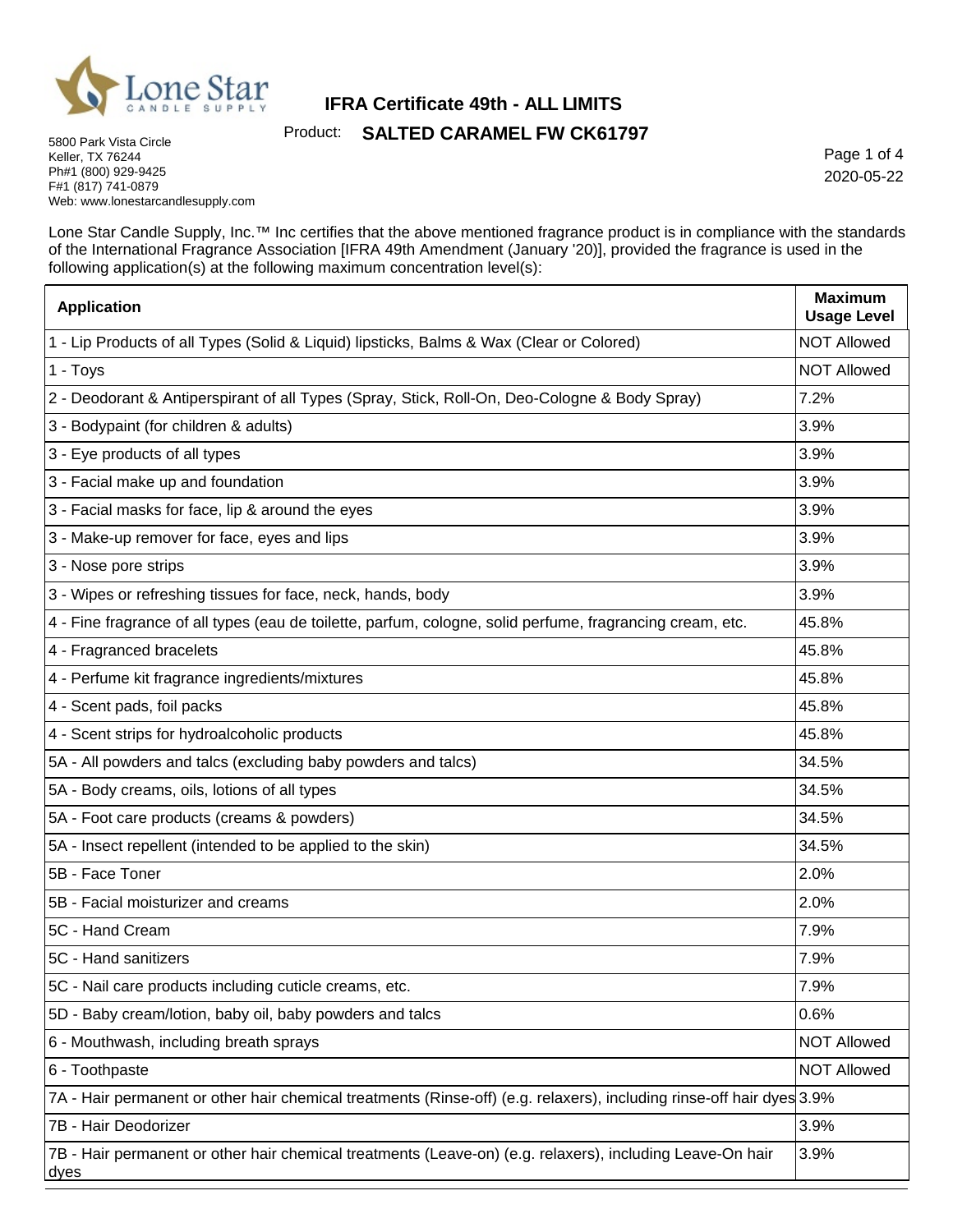

# Product: **SALTED CARAMEL FW CK61797 IFRA Certificate 49th - ALL LIMITS**

5800 Park Vista Circle Keller, TX 76244 Ph#1 (800) 929-9425 F#1 (817) 741-0879 Web: www.lonestarcandlesupply.com

Page 2 of 4 2020-05-22

| <b>Application</b>                                                                                                                             | <b>Maximum</b><br><b>Usage Level</b> |
|------------------------------------------------------------------------------------------------------------------------------------------------|--------------------------------------|
| 7B - Hair sprays of all types (pumps, aerosol sprays, etc.)                                                                                    | 3.9%                                 |
| 7B - Hair styling aids Non-Sprays (mousse, gels, leave in conditioners)                                                                        | 3.9%                                 |
| 7B - Shampoo - Dry (waterless shampoo)                                                                                                         | 3.9%                                 |
| 8 - Baby Wipes                                                                                                                                 | 0.6%                                 |
| 8 - Intimate wipes                                                                                                                             | 0.6%                                 |
| 8 - Tampons                                                                                                                                    | 0.6%                                 |
| 8 - Toilet Paper (wet)                                                                                                                         | 0.6%                                 |
| 9 - All depilatories (including facial) and waxes for mechanical hair removal                                                                  | 18.1%                                |
| 9 - Baby wash, bath, shampoo                                                                                                                   | 18.1%                                |
| 9 - Bar Soap                                                                                                                                   | 18.1%                                |
| 9 - Bath gels, foams, mousses, salts, oils and other products added to bathwater                                                               | 18.1%                                |
| 9 - Body washes and shower gels of all types                                                                                                   | 18.1%                                |
| 9 - Cleanser for face, eyes and lips                                                                                                           | 18.1%                                |
| 9 - Conditioner (rinse-off)                                                                                                                    | 18.1%                                |
| 9 - Foot care products (feet are placed in a bath for soaking)                                                                                 | 18.1%                                |
| 9 - Liquid soap                                                                                                                                | 18.1%                                |
| 9 - Shampoo of all type                                                                                                                        | 18.1%                                |
| 9 - Shampoos for pets                                                                                                                          | 18.1%                                |
| 9 - Shaving creams of all types (stick, gels, foams, etc.)                                                                                     | 18.1%                                |
| 10A - Dry cleaning kits                                                                                                                        | 18.1%                                |
| 10A - Fabric softeners of all types including fabric softener sheets                                                                           | 18.1%                                |
| 10A - Floor wax                                                                                                                                | 18.1%                                |
| 10A - Fragranced oil for lamp ring, reed diffusers, pot-pourri, etc.                                                                           | 18.1%                                |
| 10A - Hand dishwashing detergent (including concentrates)                                                                                      | 18.1%                                |
| 10A - Hand wash laundry detergent (including concentrates)                                                                                     | 18.1%                                |
| 10A - Hard surface cleaners of all types (bathroom and kitchen cleansers, furniture polish, etc.)                                              | 18.1%                                |
| 10A - Household cleaning products, leather cleaning wipes, stain removers, fabric enhancing sprays,                                            | 18.1%                                |
| 10A - Household cleaning products, other types including fabric cleaners, soft surface cleaners, carpet<br>cleaners, furniture polishes sprays | 18.1%                                |
| 10A - Household cleaning products, treatment products for textiles (starch sprays, fabric treated with<br>fragrances after wash, deodorizers)  | 18.1%                                |
| 10A - Laundry pre-treatment of all types (e.g. paste, sprays, sticks)                                                                          | 18.1%                                |
| 10A - Machine laundry detergents with skin contact (e.g. liquids, powders) including concentrates                                              | 18.1%                                |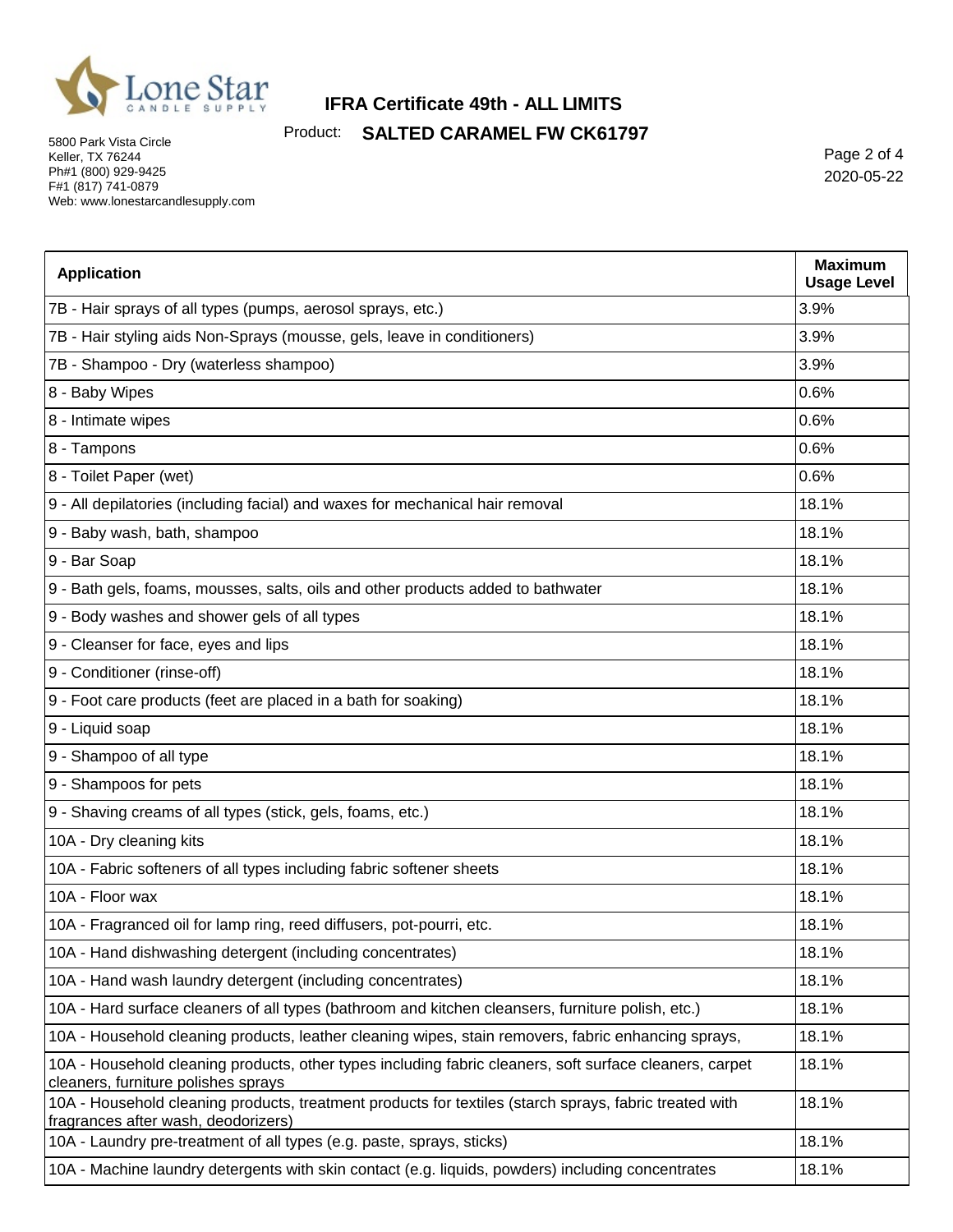

# Product: **SALTED CARAMEL FW CK61797 IFRA Certificate 49th - ALL LIMITS**

5800 Park Vista Circle Keller, TX 76244 Ph#1 (800) 929-9425 F#1 (817) 741-0879 Web: www.lonestarcandlesupply.com

Page 3 of 4 2020-05-22

| <b>Application</b>                                                                                                                  | <b>Maximum</b><br><b>Usage Level</b> |
|-------------------------------------------------------------------------------------------------------------------------------------|--------------------------------------|
| 10A - Odored distilled water (that can be added to steam irons)                                                                     | 18.1%                                |
| 10A - Toilet seat wipes                                                                                                             | 18.1%                                |
| 10B - Aerosol/spray insecticides                                                                                                    | No Restriction                       |
| 10B - Air freshener sprays, including aerosol and pump                                                                              | No Restriction                       |
| 10B - Sprays (of all types) applied to animals                                                                                      | No Restriction                       |
| 11A - Adult incontinence pant, pad                                                                                                  | 0.6%                                 |
| 11A - Diapers (baby & adult)                                                                                                        | 0.6%                                 |
| 11A - Feminine hygiene conventional pads, liners, interlabial pads                                                                  | 0.6%                                 |
| 11A - Toilet paper (dry)                                                                                                            | 0.6%                                 |
| 11B - Facial masks (paper/protective) e.g. surgical masks not used as medical device                                                | 0.6%                                 |
| 11B - facial tissues (dry tissues)                                                                                                  | 0.6%                                 |
| 11B - Fertilizers, Solid (pellet or powder)                                                                                         | 0.6%                                 |
| 11B - Napkins                                                                                                                       | 0.6%                                 |
| 11B - Paper towels                                                                                                                  | 0.6%                                 |
| 11B - Scented socks, gloves                                                                                                         | 0.6%                                 |
| 11B - Tights with moisturizers                                                                                                      | 0.6%                                 |
| 11B - Wheat bags                                                                                                                    | 0.6%                                 |
| 12 - Air delivery systems                                                                                                           | No Restriction                       |
| 12 - Air fresheners and fragrancing of all types (Concentrated Aerosol metered doses, plug-ins, closed<br>systems, solid substrate) | No Restriction                       |
| 12 - Air fresheners and fragrancing of all types (incense, liquid refills (Cartridge), air freshening crystals)                     | No Restriction                       |
| 12 - Air fresheners and fragrancing of all types (membrane delivery, electical, powders, fragrancing sachets) No Restriction        |                                      |
| 12 - Candles of all types (including encased)                                                                                       | No Restriction                       |
| 12 - Cat litter                                                                                                                     | No Restriction                       |
| 12 - Cell phone cases                                                                                                               | No Restriction                       |
| 12 - Deodorizers/maskers not intended for skin contact (e.g. fabric drying machine deodorizers, carpet<br>powders)                  | No Restriction                       |
| 12 - Dishwash detergent and deodorizers - for Machine Wash                                                                          | No Restriction                       |
| 12 - Fuels                                                                                                                          | No Restriction                       |
| 12 - Insecticides (e.g. mosquito coil, paper, electrical, for clothing) excluding aerosols/sprays                                   | No Restriction                       |
| 12 - Joss sticks or incense sticks                                                                                                  | No Restriction                       |
| 12 - Laundry detergents with minimal skin contact (e.g. liquid tabs, pods)                                                          | No Restriction                       |
| 12 - Olfactive Board Games                                                                                                          | No Restriction                       |